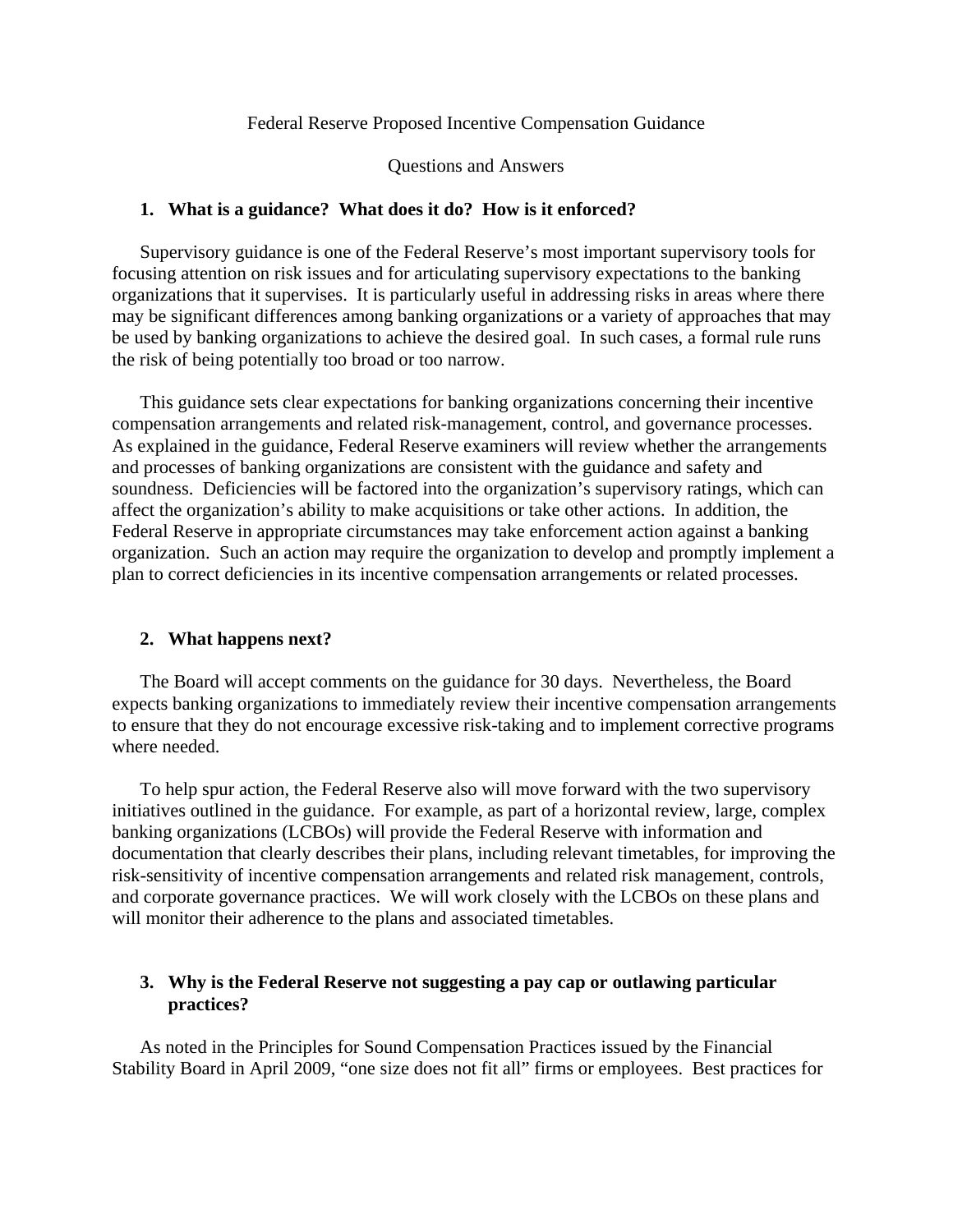likely to evolve significantly in the coming years. balancing risk and rewards in incentive compensation programs continue to develop and are

For most banking organizations, the use of a single, formulaic approach to making employee incentive compensation arrangements appropriately risk-sensitive is likely to provide at least some employees with incentives to take excessive risks. For example, spreading payouts of incentive compensation awards over a three-year period may not be sufficient by itself to balance the compensation arrangements of employees who may expose the organization to substantial longer-term risks. Further experience may reveal specific compensation practices that may appropriately be required or prohibited. In the Federal Register notice proposing the guidance, the Federal Reserve has asked for comment on this point.

# **4. Why is the Fed doing this? What authority does the Fed have to oversee compensation?**

Recent events have highlighted that inappropriate compensation practices can contribute to safety and soundness problems at banking organizations and to financial instability. Traditionally, banking organizations and supervisors relied on strong risk management, internal controls and corporate governance to help constrain risk-taking. However, the financial crisis has illustrated that the incentives created by poorly designed and implemented incentive compensation arrangements can be powerful enough to overcome risk controls.

While organizations, their shareholders and others are examining compensation practices, the Federal Reserve has an important role to play as well. Because of the presence of the federal safety net, shareholders of a banking organization may be willing to tolerate a degree of risk that is inconsistent with the organization's safety and soundness. Thus, aligning the interests of employees and shareholders may not be sufficient to protect the safety and soundness of the organization or financial stability.

Supervisors also can play a critical role in addressing the "first mover" problem that may make it difficult for individual firms to act alone in addressing misaligned incentives for fear of losing valuable employees and business to other firms. Supervisors can help counteract these forces by promoting the coordinated movement of the industry toward better practices.

The Federal Reserve has clear authority to act in this area. Section 8 of the Federal Deposit Insurance Act authorizes the Federal Reserve to take action against a banking organization if the organization is engaged, or is about to engage in, any unsafe or unsound practice. The Federal Reserve and the other Federal banking agencies regularly issue supervisory guidance based on the authority in section 8 of the FDI Act. Guidance is used to identify practices that the agencies believe would ordinarily constitute an unsafe or unsound practice and identify risk-management systems, controls, or other practices that the agencies believe would ordinarily assist banking organizations in ensuring that they operate in a safe and sound manner.